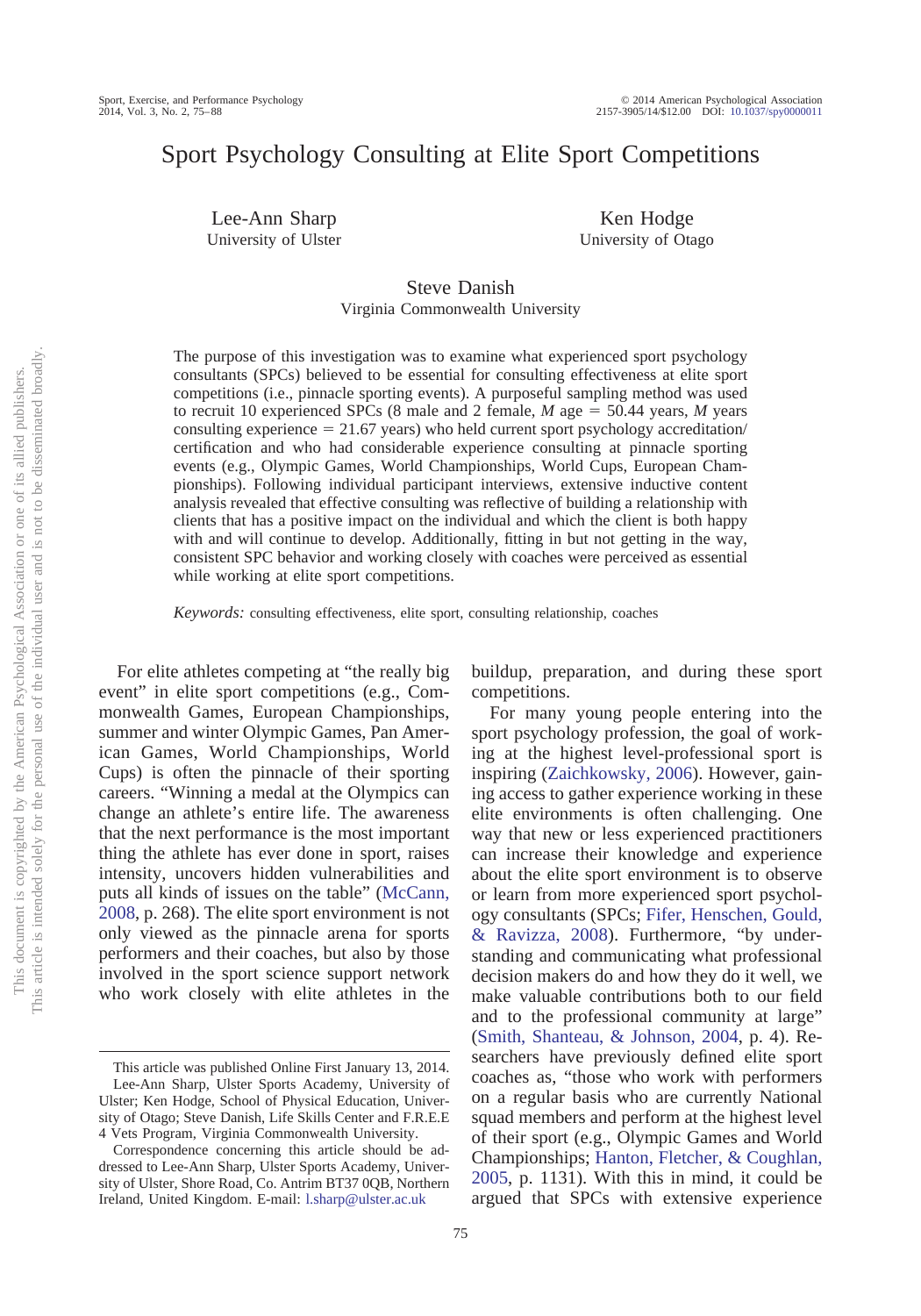working with elite athletes, while these athletes are competing at pinnacle sport competitions, and who have attended these events in a consulting capacity would be best placed to assist new and less experienced SPCs to develop their knowledge and understanding of the elite sport environment and effective SPC consulting at the elite level.

Recently, researchers have reported perceived consulting effectiveness to be the ability to build a connection with the athlete to create positive behavior change, within a consulting relationship that meets the athletes' needs [\(Sharp & Hodge, 2011\)](#page-13-2). Nevertheless, defining effective sport psychology practice has proved challenging for researchers, as the roles and services provided can be wide and varying (e.g., performance enhancement, mental skills training, counseling, and/or a combination of all the above for athletes; [Singer & Anshel, 2006\)](#page-13-3). Building on the pioneering work of [Orlick and](#page-12-3) [Partington \(1987\),](#page-12-3) substantial progress has been made in recent years in identifying the characteristics and qualities necessary for effective sport psychology consulting from the athlete's, team, and coach's perspectives [\(Anderson,](#page-11-0) [Miles, Robinson, & Mahoney, 2004;](#page-11-0) [Gould,](#page-12-4) [Murphy, Tammen, & May, 1991;](#page-12-4) [Lubker,](#page-12-5) [Visek, Geer, & Watson, 2008;](#page-12-5) [Orlick & Par](#page-12-3)[tington, 1987;](#page-12-3) [Sharp & Hodge, 2011;](#page-13-2) [Tod &](#page-13-4) [Andersen, 2005\)](#page-13-4). For example, [Anderson et al.](#page-11-0) [\(2004\)](#page-11-0) found that elite British athletes regarded the following characteristics as important for consultant effectiveness: personable, practical advice, good communicator, knowledgeable about sport psychology, exhibits professional skills, and honest and trustworthy.

In recent years, there has been an increase in descriptive literature that has examined effective sport psychology provision at elite sport competitions; this has included a number of reflective accounts of the experiences of working within the elite environment and at elite sport competitions (e.g., [Haberl & McCann,](#page-12-6) [2012;](#page-12-6) [Haberl & Petersen, 2006;](#page-12-7) Hermansson & Hodge, 2012; [Hodge & Hermansson, 2007;](#page-12-8) [Mc-](#page-12-9)[Cann, 2000;](#page-12-9) Orlick, 1989; [Portenga, Aoyagi, &](#page-13-5) [Statler, 2012\)](#page-13-5). Consulting effectiveness while working at elite sport competitions has highlighted the diverse and novel challenges faced while consulting at these events (e.g., helping individuals to perform while coping with the stress, logistics, size, spectacle, and resources of these pinnacle competitions). Although providing new consultants and less experienced SPCs with some insight into working within this environment, [McCann \(2000\)](#page-12-9) has argued that although the environment of "the really big event" may be different, the work completed and the skills used within this environment are typically an extension of the work completed outside of such pinnacle events. Recently [Knowles, Katz, and Gilbourne \(2012\)](#page-12-10) argued that providing reflective accounts that explore the effective practice of more experienced SPC practitioners, will "move practitioners forward at a personal level while also understanding the potential for such work to impact across practice communities more widely" (p. 468).

Outside of elite sport competitions [Fifer et al.](#page-12-1) [\(2008\)](#page-12-1) interviewed three experienced SPCs on "what works when working with athletes." Insights were provided into how these experienced SPCs plan, deliver, and implement psychological assistance, and how they approach major competitions. However, in response to [Fifer et al.'s \(2008\)](#page-12-1) investigation, [Martindale](#page-12-11) [and Collins \(2010\)](#page-12-11) argued for the need to extend this line of research to include "why does what works work" by exploring the professional judgment and decision-making processes of successful SPCs. Considering [Martindale and](#page-12-11) [Collins' \(2010\)](#page-12-11) recommendations, the present investigation aimed to explore what experienced SPCs believed to be essential for consulting effectiveness at elite sport competitions and explored how experienced SPCs developed their philosophical approach to applied sport psychology work at the elite level.

## **Method**

#### **Participants**

Ten experienced SPCs (eight male and two female,  $M$  age = 50.44 years,  $M$  years elite level consulting experience  $= 21.67$  years, *M* number of pinnacle sports events consulted at  $=$ 7.2 events) who held current sport psychology accreditation/certification (British Association of Sport and Exercise Sciences [BASES], British Psychological Society [BPS], Association of Applied Sport Psychology [AASP], and/or licensed psychologist [U.S.A.]) and who had attended at least five elite sport competitions and had provided sport psychology support to elite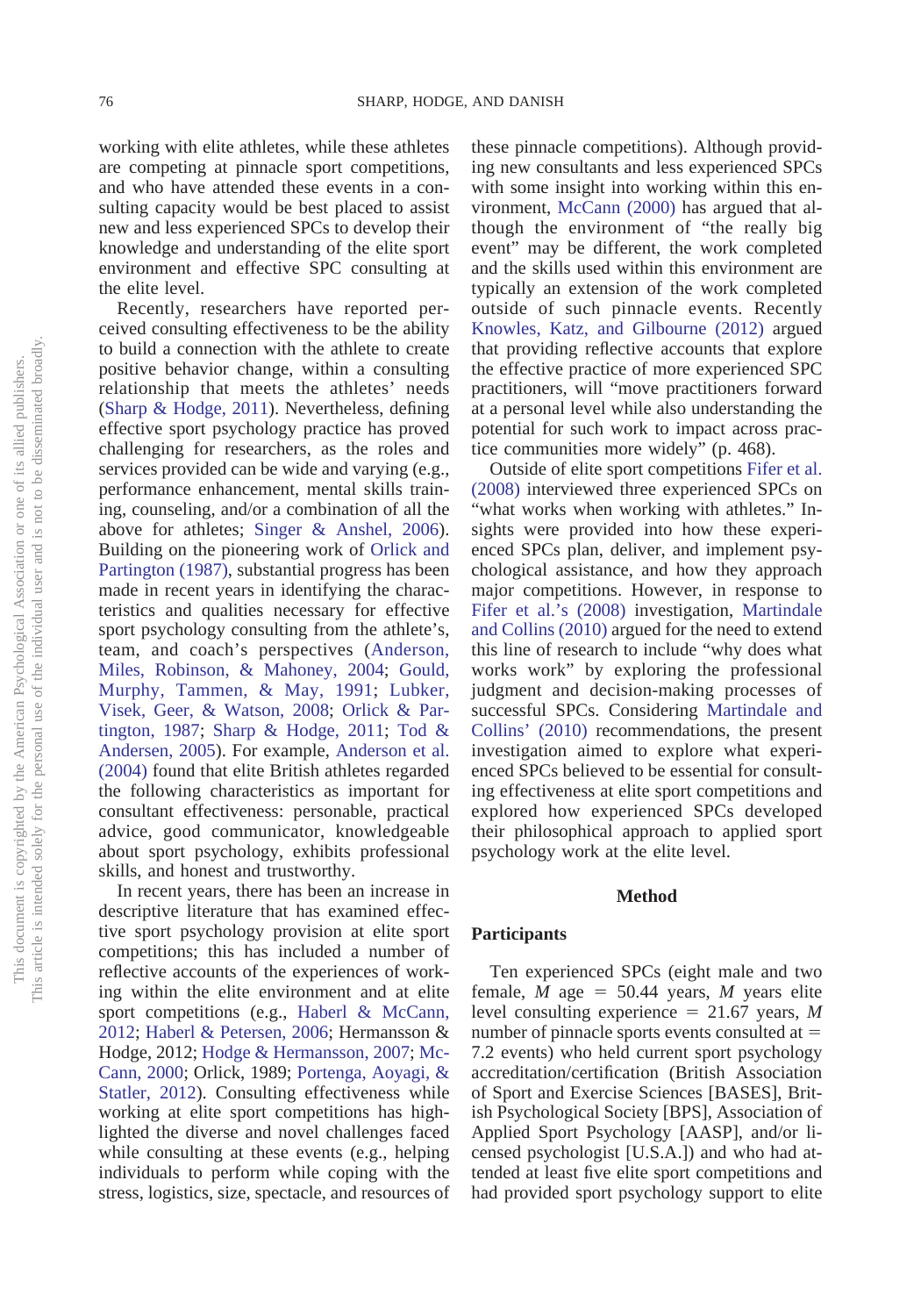athletes who were competing at these sport events (e.g., British Premiership [Soccer], Commonwealth Games, European Championships, summer and winter Olympic Games, NASCAR, Pan American Games, Spanish La Ligua [Soccer], ATP Tennis Tour, World Championships, World Cups) were purposefully sampled.

With the aim of adding credibility to the sharing of best professional practice, all participants were asked whether they would be willing to waive their right to anonymity, while confidentiality was assured through no direct quotes or identifiable information (such as interview quotes) being directly linked to any one participant by name. Nine SPCs agreed to waive their anonymity; with one SPC wishing to remain anonymous. The following experienced SPCs agreed to waive their anonymity: Kate Goodger (G.B.-based SPC; BPS and BASES accredited, had consulted at three Olympic Games); Dan Gould (U.S.-based SPC; consulted at two Olympic Games and at NASCAR events); Peter Haberl (U.S.-based SPC; U.S.A. licensed psychologist and AASP accredited, attended six Olympic Games and one Paralympic Games, one Pan American Games, and numerous World Championships); Lew Hardy (G.B. based SPC; BPS and BASES accredited, consulted at numerous World and European Championships, former Chairperson of BOA psychology steering group); Chris Harwood (G. B.-based SPC; BPS and BASES accredited, consulted with British Premiership Football Clubs and on the ATP Tennis Tour); Anne-Marte Penssgard (Sweden-based SPC; worked at five Olympic Games and numerous World and European Championships); Ian Maynard (G.B.-based SPC; BPS accredited, worked at 2 Olympic Games, 2 Commonwealth Games, 18 World Championships); Sean McCann (U.S. based SPC; U.S.A. licensed psychologist and AASP accredited, attended 10 Olympic Games and numerous World Championships); Len Zaichkowsky (Canadian-based SPC; AASP accredited, worked at World and European Championships, Spanish La Ligua [Soccer]).

## **Data Collection**

Data were collected through individual semistructured face-to-face interviews with the primary investigator. A semistructured interview guide was developed to ensure that the same systematic and comprehensive lines of inquiry were followed with each individual while also allowing some flexibility to allow topics to be approached and explored in a variety of ways (a copy of the interview guide can be obtained on request from the first author). Question topics explored SPC definitions and evaluation of consulting effectiveness (e.g., What does effective practice mean to you?), consulting philosophy (e.g., What consulting approach do you use regularly and why do you prefer to use that approach?), and experiences of consulting at pinnacle sporting events (e.g., What characteristics have your most successful/satisfying consulting experiences working with athletes at a pinnacle sporting event had in common?). The interview guide was pilot tested with two experienced SPCs to check participant understanding and the flow of interview questions, resulting in no changes to the interview guide.

Following university research board ethical approval, SPCs were identified via purposeful sampling and contacted via e-mail to organize individual face-to-face interviews. Interviews were organized at a time and location suitable to each participant and were conducted by the first author who had considerable experience using qualitative research methodology. Interviews ranged in duration from 70 to 90 min. Each interview was audio-recorded with the participant's written consent. The interviews were later transcribed verbatim by the primary researcher yielding 188 single-spaced pages data in total. Verbatim interview transcripts along with the researcher's preliminary interpretations were then sent to each participant for member checking.

## **Analysis**

Data analysis procedures commenced shortly after each interview to establish if any emergent categories warranted further exploration in the interviews which followed. Given that the primary purpose of the analysis was to gain an understanding of effective sport psychology consulting at the "really big event," a thematic content analysis approach was used to search for common themes across all data [\(Weber,](#page-13-6) [1990\)](#page-13-6). This approach involved inductively analyzing and classifying the information from the interviews, reducing it to more relevant and manageable information units to form explana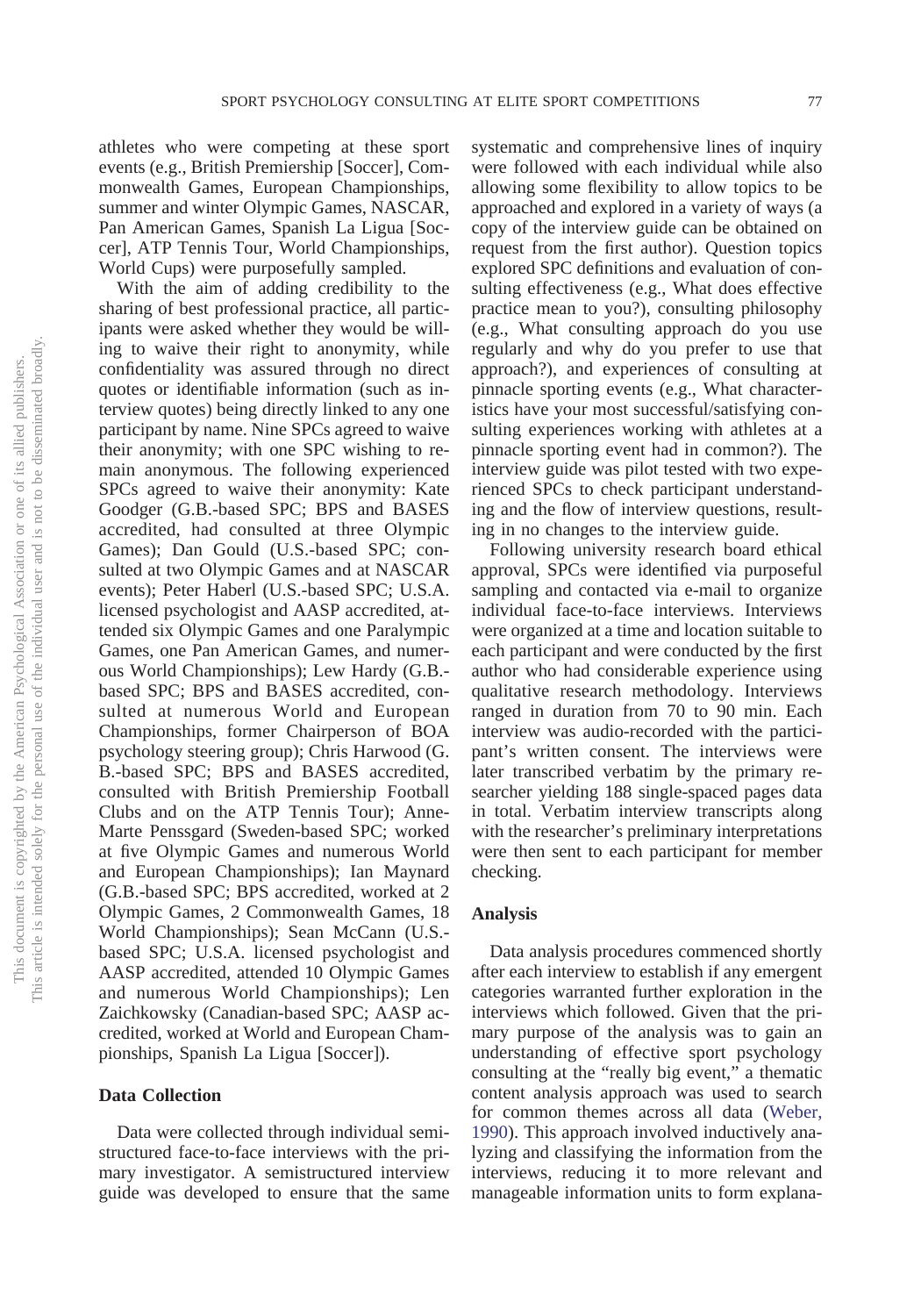tions that reflected the detail, evidence, and examples provided by participants during the interviews.

A number of coding procedures were used during the analysis process, specifically open coding, line-by-line coding, constant comparison methods, and memo writing were used, until saturation was achieved (i.e., when no new subcategories, categories, or themes emerge; [Corbin & Strauss, 2008\)](#page-11-1). Throughout the course of these coding procedures, categories, subcategories, and concepts emerged to describe and explain what SPCs believed to be essential for both consulting effectiveness at the "really big event" and the consulting relationship. The analytic procedures used within this investigation were not regarded as rigid or static; as [Strauss](#page-13-7) [and Corbin \(1998\)](#page-13-7) explained, the qualitative analysis process is a "free-flowing and creative process, in which analysts move quickly back and forth between types of coding, using analytic techniques and procedures freely and in response to the analytic task before analysts" (p. 58). These coding methods allowed the researcher to interact with the data to produce meaningful pieces of information to produce a set of concepts and novel relationships that adequately represented what experienced SPCs believed to be essential to consulting effectiveness [\(Corbin & Strauss, 2008\)](#page-11-1).

## **Reliability and Trustworthiness**

A number of trustworthiness methods were implemented in an attempt to ensure accurate and rigorous findings are presented to the reader [\(Sparkes, 1998\)](#page-13-8). First, a member-checking procedure was used. Verbatim interview transcripts along with the researcher's preliminary interpretations were then sent to each participant for member checking. Each participant was asked to confirm the accuracy of the transcript and researcher's interpretations, and to confirm that their thoughts and experiences were being accurately represented. Second, validation discussions of emergent concepts and categories between the primary researcher and two experienced sport psychology researchers independent of the analysis process occurred. Third, extensive participant quotations were included in the results.

## **Results and Discussion**

As often is the case in qualitative investigations, the description and interpretation of data are closely related. With the aim of avoiding repetition, and guided by the emergent categories, the results and discussion sections have been integrated. The categories that emerged following analysis procedures are presented in [Table 1.](#page-3-0) Each of these will be discussed with supporting participant quotes with the aim of giving detailed insight into experienced SPC consulting experiences. To ensure anonymity, participants were identified with "SPC" followed by a random No. 1 to 10 (e.g., SPC3).

## **Consulting Philosophy**

It has been argued that: "understanding one's personal and professional philosophy is among the essential prerequisites to effective consulting practice" as an SPC [\(Poczwardowski, Sher](#page-13-9)[man, & Ravizza, 2004,](#page-13-9) p. 446). Considering this recommendation, the consulting philosophies of the experienced SPCs participating in the current investigation were examined. The emergent styles highlighted the differing backgrounds, strengths, theoretical orientations, and practice of the participants. These included (1) Cognitive Behavioral Therapy; (2) Social, Cognitive, and Behavioral approach; (3) Biofeedback; (4) Client-centered; and (5) Eclectic.

<span id="page-3-0"></span>Table 1 *Emergent Categories and Subcategories*

| Categories                                                                                                                            | Concepts                                                                                                                                                                                                                                                                           |
|---------------------------------------------------------------------------------------------------------------------------------------|------------------------------------------------------------------------------------------------------------------------------------------------------------------------------------------------------------------------------------------------------------------------------------|
| Consulting<br>philosophy                                                                                                              | Cognitive Behavioral Therapy<br>Social-Cognitive-Behavioral<br>Client-Centered<br><b>Biofeedback</b><br>Eclectic                                                                                                                                                                   |
| Adaptations in<br>consulting<br>philosophy<br>Consulting<br>approach at<br>elite sport<br>competitions<br>Consulting<br>effectiveness | Listening to the client<br>Increased confidence<br>Organizational psychology<br>Fitting in, but not getting in the way<br>Consistent SPC behavior<br>Limited new interventions<br>More work with coaches<br>Positive impact on the client<br>Positive relationship with the client |
| Evaluating<br>effectiveness                                                                                                           | Coach involvement<br>Client feedback<br>Personal reflection                                                                                                                                                                                                                        |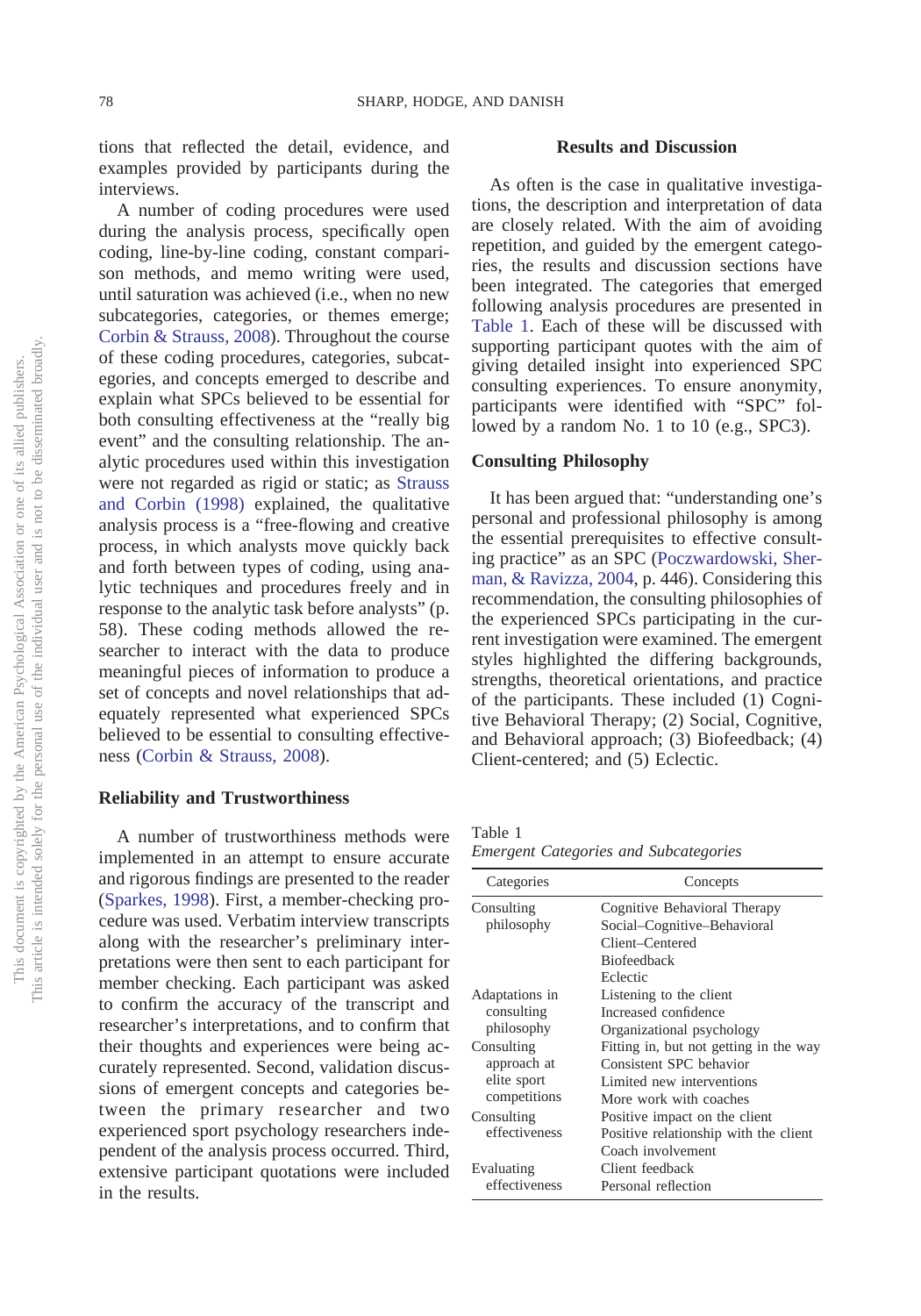The majority of SPCs (seven SPCs) perceived their consulting philosophy to be largely based within a Cognitive Behavioral Therapy (CBT) framework. CBT has been used effectively in a diverse range of applications, from treating depression [\(Williams,](#page-13-10) [1992\)](#page-13-10), to developing exercise and health fitness behaviors of exercise participants [\(Cush](#page-11-2)[ing & Steele, 2011\)](#page-11-2). CBT focuses on methods that reinforce positive behavior and weaken negative behavior toward a desired goal. Experienced SPCs believed the rationale for adopting this approach was because "it works, it seems to work for me" (SPC10). "[CBT] works and helps me to work in a manner and a language that the athletes can engage with and are comfortable with" (SPC7). Additionally, "it's easy for the athletes to comprehend—they're used to practicing these different techniques and I think they like the structure of the consulting... It's quite easy to comprehend what's going on. So in that respect I think it's useful" (SPC5). "The main advantage is that it gets behavior change. We are the experts in behavior change and that's what wins medals—behaviors . . . Changing behavior that is not winning medals into behavior that is winning medals" (SPC6). Previous research has highlighted the positive impact CBT can have on athletes' attitudes to the way they approach training and competition, and the cues they use to adapt to given situations [\(Kirschenbaum & Bale, 1984\)](#page-12-12). The current investigation highlighted the ease with which athletes are perceived to engage with CBT techniques and the positive impact these have on the individual, but also the potential limitations of a CBT-only philosophy.

The SPCs involved within the present study also demonstrated an awareness of the potential limitations of adopting a CBT approach to their consulting. These limitations included, "you have to be psychologically aware of individuals" (SPC5) and "[it's] not a quick fix, not everybody's willing to engage in that work" (SPC7). For example, SPC6 argued—

Although the majority of SPCs aligned their consulting philosophy closely with CBT, they also commented on the need for flexibility within their approach and how, when required, they were happy to be flexible in their approach. Other philosophical approaches adopted by the SPCs included "Carl Rogers client-centered... it's dealing with the individuals or you can do it with a group" (SPC4), in which "treating each athlete, each situation, each team as a specific situation, with a specific set of challenges and problems as opposed to here's the skills we're going to teach" (SPC6). In addition, a social– cognitive– behavioral model was adopted "I don't think you can fail to have humanistic elements in your consulting approach while trying to be true to the social– cognitive– behavioral paradigm" (SPC1). The use of biofeedback was extensively used by one SPC, as he believed "the advantage is that we've known for a long time the only way people learn is if you give them feedback so this allows me to provide feedback" (SPC9). Despite, the flexibility in consulting approach, all of the approaches discussed by the SPCs were evidence-based, in that theory-guided research efforts informed their applied practice. However, one SPC did note that "I'm pretty open to almost any technique that I think will work" (SPC10). This highlighted the openness that experienced SPCs place on trusting their intuition or professional judgment, in addition to the scientific evidence for the techniques they use. [Strean and Roberts](#page-13-11) [\(1992\)](#page-13-11) have argued that, "Intuition is and will rightfully continue to be part of any therapeutic or educational intervention" for SPCs (p. 62).

#### **Adaptations to Consulting Philosophy**

These SPCs noted that they had evolved and adapted their consulting philosophy over time as a result of increased consulting experience. As one SPC explained "the biggest change for me is the addition of 'mindfulness', partly because of experience at the Olympics where I didn't think that the athletes I worked with I had prepared them well enough... something was missing" (SPC7). As a result of increased experiences, adaptations in philosophy included— (1) Listening to the client; (2) Increased confidence; and (3) Organizational Psychology.

**Listening to the client.** Three SPCs commented that over time they had become more

People worry that CBT can be superficial or you can't get to the root of an issue. I don't see that as a problem. I think if you're effective at getting athletes to open up about what they're thinking and feeling you pretty quickly get to where that comes from . . . it doesn't prevent you from going into deeper issues.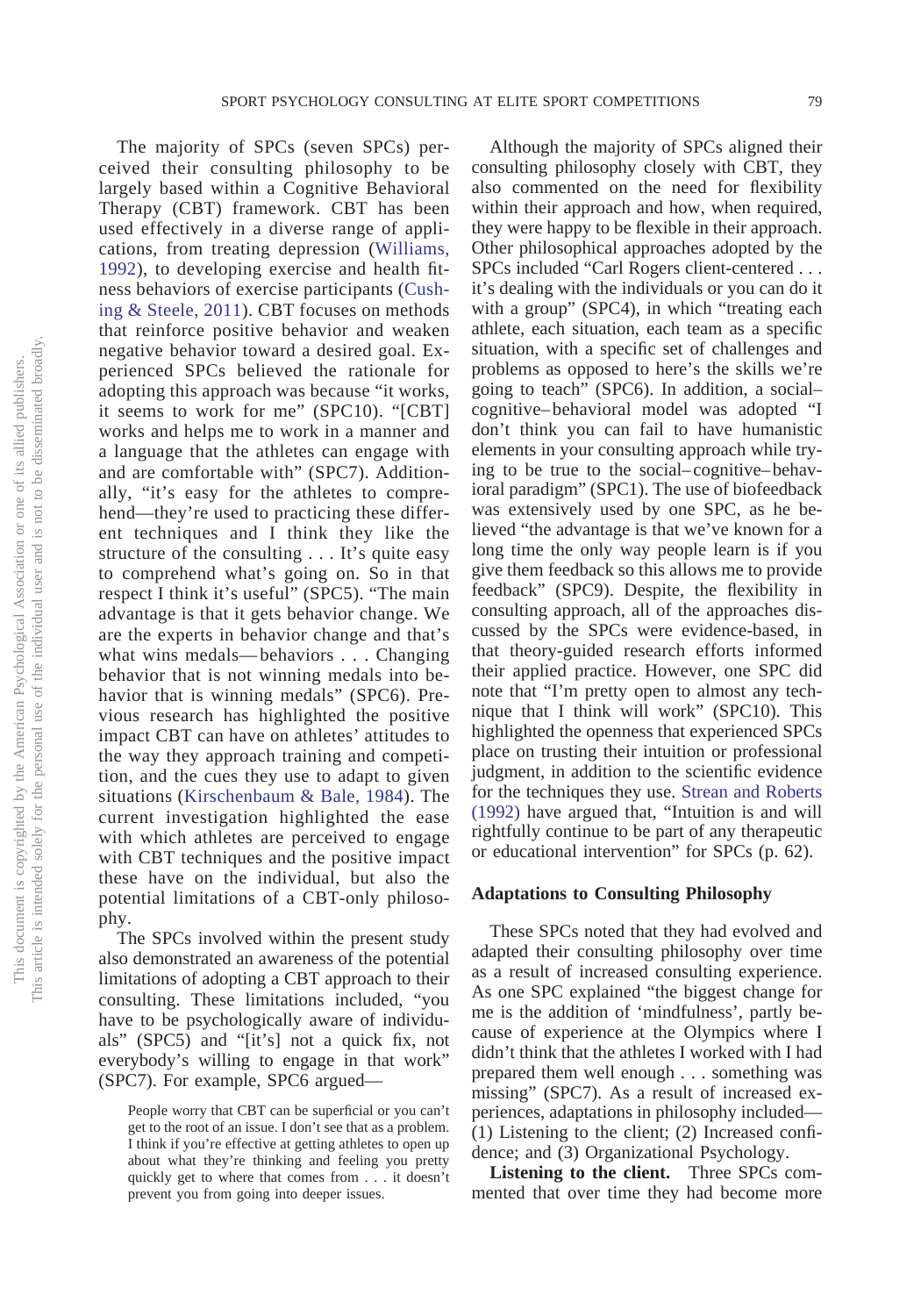aware of the need to listen to the client they were working with. As SPC10 stated "over the last 10 years I've gotten a lot better at asking versus telling" (SPC10). "With more experience you recognize sometimes the solution for a client is to spend more time listening" (SPC1). These responses highlighted that even with extensive experience SPCs needed to be aware of the need to "learn how to hear not just listen" (SPC3). Researchers have previously argued that "words can be clues to inner experience, revealing hidden thoughts, feelings or wants. We can use words in much the same way as we use nonverbal messages" [\(Giges & Petitpas,](#page-12-13) [2000,](#page-12-13) p. 18). These results suggest that it is essential that practitioners consider developing their listening skills.

**Increased confidence.** In addition, one SPC commented openly that her/his consulting philosophy had adapted as a result of improved confidence in his or her ability. They explained that "in my younger days I would be less confident that I could figure out where we needed to go first, I would take more broad strokes. Now I'm more likely to go after a specific thing pretty quickly" (SPC6). Although confidence in oneself and one's abilities within applied sport psychology has been identified in recent research (e.g., [Sharp & Hodge, 2011\)](#page-13-2), the current investigation provides readers with interesting, and perhaps unexpected reassurance that these experienced SPCs also struggled with confidence and belief in their ability in the early stages of their careers.

**Organizational psychology.** One SPC commented on the inclusion of organizational psychology in her/his philosophy. SPC2 commented—

Up until the early '90s most sport psychologists thought sport psychology was about working one-toone with athletes behind closed doors. I actually had already got to the point where I was thinking there is no point doing any of that unless you're going to work with the organization because the organization can undo all of that. So really you've got to work with the organization first... Sport psychs used to say "well we don't know anything about organizational psychology" and I used to say to them "well you better find out because it's important."

[Gardner \(1995\)](#page-12-14) argued the need for the development of an organizational psychology knowledge base within sport psychology if progress and development are to be made. Indeed, researchers have recently made considerable progress investigating organizational stress within the sports environment by examining the stress experienced by coaches [\(Fletcher &](#page-12-15) [Scott, 2010;](#page-12-15) [Olusoga, Butt, Hays, & Maynard,](#page-12-16) [2009\)](#page-12-16), athletes [\(Thelwell, Weston, Greenlees,](#page-13-12) [& Hutchings, 2008\)](#page-13-12), parents [\(Harwood &](#page-12-17) [Knight, 2009\)](#page-12-17), and SPCs [\(Fletcher, Rumbold,](#page-12-18) [Tester, & Coombes, 2011\)](#page-12-18). However, "questions remain as to whether applied sport psychologists currently possess the authority and competencies to meaningfully intervene at an organizational level" [\(Fletcher & Wagstaff,](#page-12-19) [2009,](#page-12-19) p. 433). Considering this finding, practitioners should be aware of the need to develop their knowledge of organizational psychology and incorporate this into their practice.

# **Adaptions to Consulting Approach at Elite Sport Competitions**

In relation to their approach while working at the "really big event," SPC responses highlighted that although the theoretical framework for their practice remained the same, it was important for their behavior to be consistent while also fitting in with those with whom they were working. Four categories emerged in relation to SPC approach while working at elite sport competitions, these included (a) Fitting in, but not getting in the way; (b) Consistent SPC behavior; (c) Limited new interventions; and (d) More work with coaches.

**Fitting in, but not getting in the way.** Four SPCs believed that it was essential that while away at the big event, the SPC needs to "fit in with the family [the team], fit in with the system; that really helps" (SPC 10). "You muck in when you are sport psych with a national squad. You muck in—you get the coffee, get the biscuits, the drinks, whatever, you pick balls up, you organize the kit, you just muck in" (SPC2). A number of authors have previously discussed the importance of assessing the subculture of the sporting environment in which the SPC is working—the people, team members, and the support and management staff that the SPC regularly interacts with [\(Poczwardowski &](#page-12-20) [Sherman, 2011;](#page-12-20) Ravizza in [Fifer et al., 2008;](#page-12-1) [Reid, Stewart, & Thorne, 2004\)](#page-13-13). While fitting in was essential—

Being proactively unobtrusive by being present but not getting in the way... knowing your role and leaving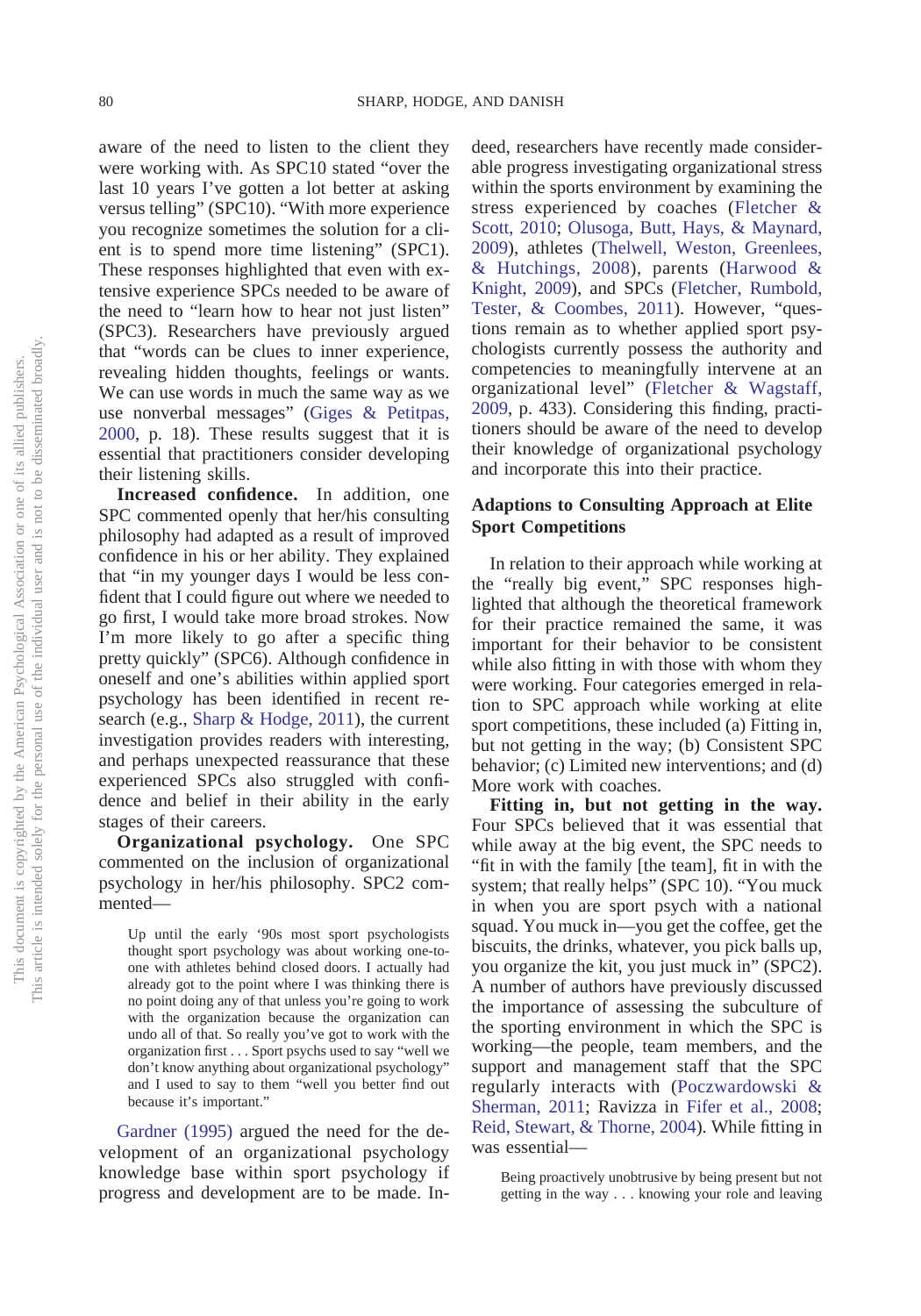the ego at the door which I think at the elite level you have to get your head around. Everybody wants to help and certainly my experience of the Olympics is [that] the biggest nuisance [for the athlete] is probably support staff, and people just getting in the way (SPC5).

You earn your money when you are away at the big ones. Because fundamentally you hope to be redundant. If you've done your job [as an SPC], and it's working [for the athlete], then I think I was probably one of the most expensive food fetchers in the Olympics because that was basically my job [within the team] (SPC3).

**Consistent SPC behavior.** While attending the "big event," four SPCs perceived consistency in their behavior to be essential. "When I have been to the World Champs or the Olympics, things get magnified. I try to not change my behavior at those events, stay consistent to who I am and not get down or rattled by the environment" (SPC7). SPC1 commented on the need for, "my behavior to be the same throughout the whole season even at playoffs. I'll just be in the dressing room and around if they want to chat." However, SPC8 warned that, "you can go days without anything happening. It's important to stay calm and not feel like you have to do something because you feel you need to, to justify why you are there, to show you're busy." Changes in SPC behavior at the elite sport competitions were also discussed, with SPCs believing that behavioral variations can "effect your decision making . . . you have to be able to think quickly and to look for the hot spots" (SPC5).

These findings provide a novel insight into the pressures SPCs themselves may experience working at elite sport competitions, while balancing support provision to multiple clients (e.g., athletes, coaches, and organizational personnel). As [McCann \(2008\)](#page-12-0) warned, one of the tests SPCs face while at elite sport competitions is getting caught up in the same pressure and desperation as the athletes and coaches. [Haberl](#page-12-7) [and Petersen \(2006\)](#page-12-7) also discussed the need for "self-preservation at the Olympics" in order to develop and ensure consistency of personal behavior. These experienced practitioners highlighted the importance of the SPC looking after themselves through "sleep, exercise, nutrition, regular contact with family at home, perspective taking and peer debriefing consultation" (p. 38). [Haberl and Petersen \(2006\)](#page-12-7) and the SPCs in the present investigation had extensive experience working at elite sport competitions, and had learnt through these experiences. Those with little or no experience of working at elite competitions should be aware of the pressures they may experience and develop and implement strategies that will assist them in coping in these pressured environments. Researchers have argued that it is critical for SPCs to have some form of peer supervision and support in place to ensure any challenging issues that arise can be discussed and resolved [\(Sharp & Hodge, 2011\)](#page-13-2).

**Limited new interventions.** Two SPCs stated that "you don't want to do much intervention at ['elite competitions']" (SPC8). "You shouldn't be doing anything else [new] in that period, except reinforcing stuff and absolutely the most minor tweaks to things" (SPC2). "The stuff you do at the Games should actually be done before then and should only be done in little bits . . . you shouldn't be doing anything new in that period" (SPC2). One SPC described adopting a "helicopter role," "being able to keep perspective. Instead of responding emotionally to the situation you have to really work on your emotions to keep them in tap [in control] so you can see the situation as they're arising, intervene quickly, and get people back on track" (SPC5). These findings support the comments of previous researchers (e.g., [Giges & Petitpas,](#page-12-13) [2000;](#page-12-13) [McCann, 2008\)](#page-12-0) who discussed the role of the SPC at elite sport competitions shifting from an intervention role to a monitoring role to ensure the athlete maintains focus. Indeed, [Portenga et al. \(2012\)](#page-13-5) warned that "Intervening at major competitions carries the risk that the intervention becomes a distractor itself instead of facilitating a better performance focus" (p. 104).

**More work with coaches.** Interestingly, two SPCs commented that while working at "elite competitions" the focus of their work was often more with the coaches of the athletes than the athletes themselves. As SPC8 noted "you actually talk more with the coaches than with the athletes because the coaches need more support at the time." Close links can be made with the earlier subcategory of "fitting in, but not getting in the way." As SPC6 stated, "I tend to have a lot more contact with coaches. My consulting tends to be more with the coaches; I'll still do the work with the athletes one-on-one, but I have coaches that will be running things past me regularly because I'm there."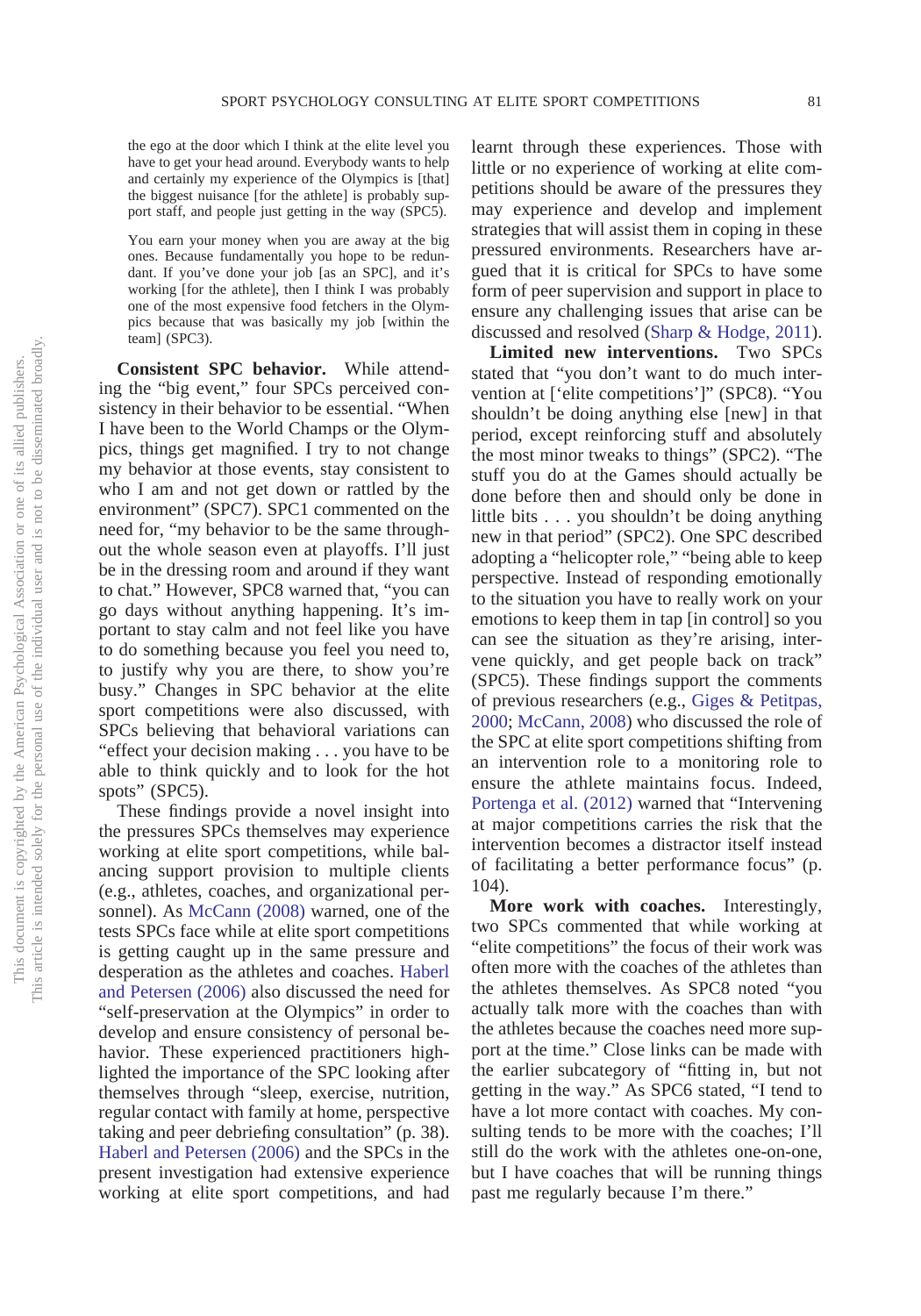[Vealey \(1988\)](#page-13-14) argued that, "coaches have special [psychological] needs of their own and would benefit from psychological skills training programming specifically designed for them" (p. 323). Recently, [Sharp and Hodge \(2013\)](#page-13-15) provided insight into the consulting relationships of two coach–SPC relationships. These relationships developed as a consequence of the coaches' positive perceptions of the work the SPCs had completed with the coaches' athletes. Based on these perceptions, coaches started working with the SPCs to see whether there would be any potential benefits for their coaching from working with the SPC to improve their coaching performance. Despite this recent study, little progress has been made in meeting coach individual needs no matter what environment they are working in (e.g., [Gould, Hodge,](#page-12-21) [Peterson, & Petlichkoff, 1987;](#page-12-21) [Thelwell et al.,](#page-13-12) [2008\)](#page-13-12). The present investigation provides a new insight into the flexible role of experienced SPC's work at elite sport competitions, while also highlighting the need for SPCs to be aware of the needs of coaches working within these pinnacle sports environments.

#### **Consulting Effectiveness**

Defining consulting effectiveness has proved challenging for researchers; however, the participants in the present investigation believed consulting effectiveness to be reflective of—(a) Building a relationship with clients that has a positive impact on the individual and (b) Building a relationship which the client is happy with and will continue to develop. Three subcategories emerged in relation to consulting effectiveness these included (1) Positive impact on the client; (2) Positive relationship with the client; and (3) Coach involvement.

**Positive impact on the client.** SPCs perceived that an effective SPC should, "make a difference that is positive; for example, effecting behavioral change, attitudinal change or whatever you're working" (SPC1), while also "seeing a demonstrable change in that individual, ideally one that they recognize" (SPC4). "You'd like it all to be about contributing to gold medals, but sometimes it's just helping individuals to cope" (SPC5). Positive impact on both the performance of the athlete and the athlete as a person were identified as important for consulting effectiveness. As one SPC explained, "I think early on [effectiveness] meant when the athlete was successful at the field of play but that has changed over the years, it's still part of it, it's a little more important now to understand whether the athlete was successful at paying attention to the task at hand" (SPC7).

All SPCs commented on the need to consider their impact on athlete performance at the elite level. "Fundamentally it's about performance. For me it's about what the athlete does in the final analysis; you know just like coaches have to live and die by that I think sport psychs have to live and die by that" (SPC3). Additionally, "we're [SPCs] accountable to performance improvements therefore I think ultimate effectiveness is going to be the athlete feels like you're having a demonstrable improved effect on individual performance"(SPC1). "They've [athlete, coach, organization] got to be satisfied with what you are doing. I think if an athlete's happy and satisfied with what you are delivering they've got a positive frame of mind when they enter the competition and because of that they are likely to succeed" (SPC3). However, SPC6 warned that you need to realize—

That when someone wins an Olympic medal you didn't become smarter or more effective as an SPC. You maybe become better known and you can use that to political advantage, practical advantage or economic advantage, but that doesn't make you any more effective . . . Hopefully you were as good before the athlete won the medal and you are as good afterward, and didn't get worse because it went to your head and you stop working hard.

Previously researchers have argued for the need to "adopt a philosophy that envisions performance and personal excellence as coexisting in the high level sport setting, where appropriate personal and athletic development occur within the sport experience" [\(Miller & Kerr, 2002,](#page-12-22) p. 145). The present investigation provided evidence to suggest that SPCs currently working within the elite environment adopted both personal and performance measures for evaluation of their effectiveness.

**Positive relationship with the client.** SPC responses highlighted that, "absolutely, categorically your personal relationship with the players" (SPC7) is central to consulting effectiveness, as "ultimately it always comes down to the relationship" (SPC3). The personal consulting relationship with clients was perceived to be "based on mutual respect. It's a hard world they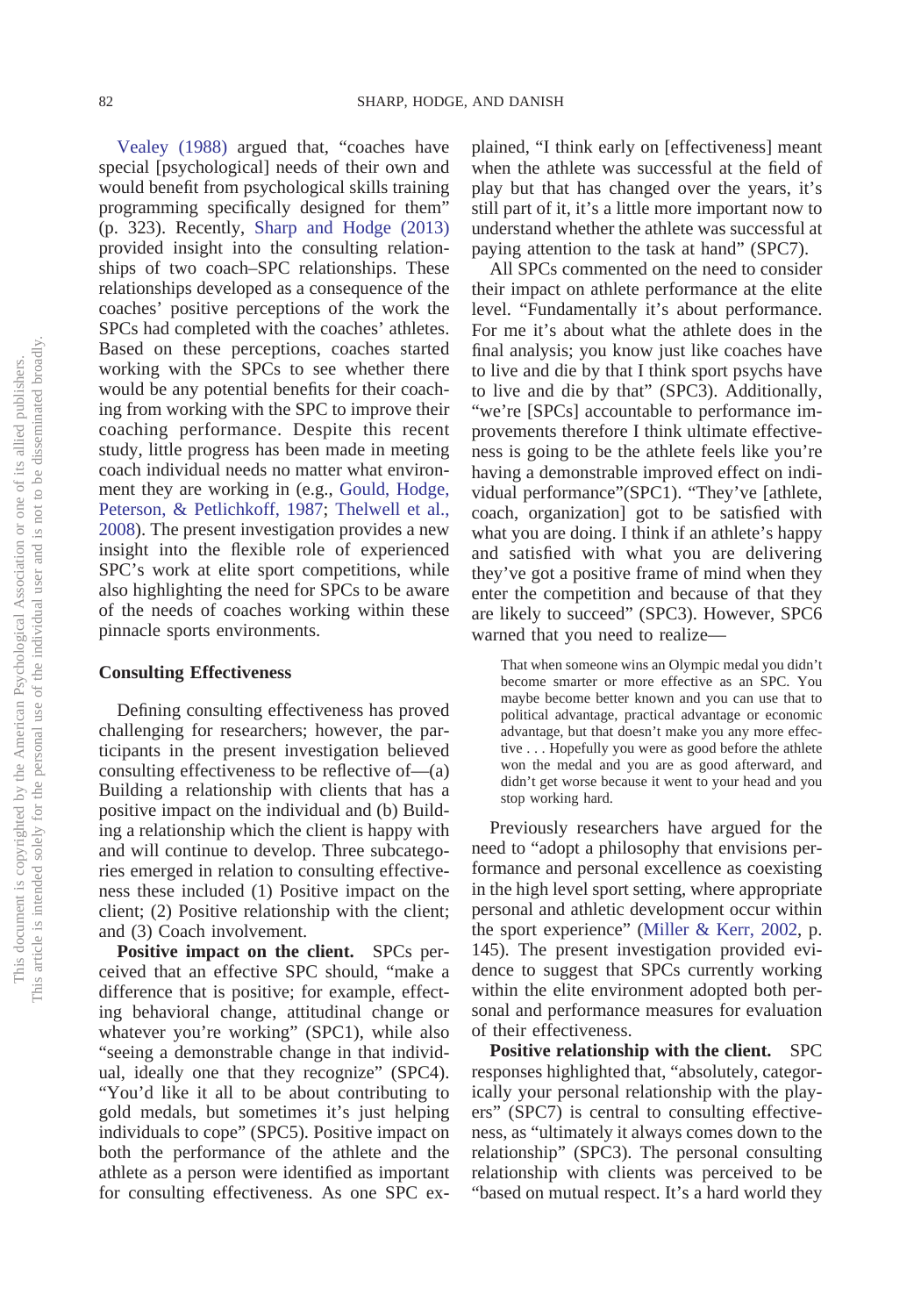live in where failure smacks you in the face . . . it's real hard. They need to know that you understand that and that you live in that world too" (SPC2).

The first time [I worked with Athlete A], I probably did about three months of proper work with him when he was about 14, before his first Olympics. Since then you just keep things ticking over. He doesn't need much sport psychology because he is really mentally tough. That was a 16-year relationship. It's one of those things . . . you are there if you are required, but you don't push yourself [on to that athlete] (SPC3).

The relationship between the SPC and client has previously been regarded as a significant component in successful sport psychology (e.g., [Petitpas, Giges, & Danish, 1999;](#page-12-23) [Poczwar](#page-12-20)[dowski & Sherman, 2011;](#page-12-20) [Sharp & Hodge,](#page-13-2) [2011\)](#page-13-2) and psychotherapy interventions [\(Nor](#page-12-24)[cross & Wampold, 2011\)](#page-12-24). The SPCs in the present investigation stressed the relationship as being central to consulting effectiveness in the elite environment, while highlighting mutual respect as a key component when working within elite sport.

SPCs believed that "if you have a long-term relationship it's usually because things are working reasonably well" (SPC4). Furthermore, responses highlighted that "a good sign is usually that they ask you back" (SPC7), while "sounding unscientific...I think it's a reasonably good test of how effective you are in the fact that you still have clients coming back to you" (SPC3). In comparison, one SPC believed that—

If you do your job right you"ll become redundant. So being able to identify what the issue is, initiate an intervention that's effective that causes changes and brings about permanent change. If you can't completely initiate change, maybe just give them the coping skills to deal with it because some things are just going to remain (SPC5).

Responses highlighted that through the development of a positive consulting relationship, the SPC was able to encourage client independence. Specifically, the SPC would work toward providing their client with all the necessary psychological skills and techniques to work independently of them. If the consulting relationship was strong the client would then return to the SPC to develop or improve their psychological skills and techniques whenever they believed it was necessary. In their discussion of a self-determination theory (SDT) ap-

proach to psychotherapy, [Ryan and Deci \(2008\)](#page-13-16) argued that the application of SDT as an approach to psychotherapy and behavior change was not only useful to develop the content of therapeutic sessions, but could also be applied across various systems of practice. Creating client independence can be linked specifically to the psychological need of autonomy. Autonomy literally means "self-rule" and refers to selfinitiation, volition, and willing approval of one's behavior. Athletes who act with a sense of autonomy engage in sport (and in sport psychology) for their own valued reasons and believe that participation is their choice [\(Allen &](#page-11-3) [Hodge, 2006;](#page-11-3) [Deci & Ryan, 2000\)](#page-11-4). SDT proposes that by encouraging client autonomy in the therapeutic process, the client will more easily integrate learning and behavior change, which will result in more successful treatment outcomes [\(Ryan & Deci, 2008\)](#page-13-16). The concept of autonomy-support refers to an individual in a position of authority (such as a coach, SPC, or therapist) considering the other person's feelings and providing them with relevant information and opportunities for choice, while minimizing the use of pressures and demands [\(Mageau & Vallerand, 2003\)](#page-12-25). One could argue that the findings from the current study indicated that experienced SPCs created autonomysupportive environments within the consulting relationship.

**Coach involvement.** Coach involvement within the consulting process was perceived by SPCs as being essential for effectiveness at elite level: "if you don't get on with the coach you are wasting your time because ultimately the coach has the power and you don't" (SPC4). "If you're not part of the team it's hard to work with an athlete if you don't really connect somehow with the coach, and believe in his or her philosophy of doing coaching" (SPC8).

When I first started off . . . I'd be at that end of the spectrum where I thought it was the athlete and the sport psychologist was the real important stuff. But with age and time, you realize that the coach is there 24/7, if the coach is buying into the sport psychology it's going to happen on the pitch, on the diving board, because they are there all the time, they are reinforcing it . . . If you are very exclusive in the way that you [work with the athlete], that just creates more barriers . . . It won't get accepted, and more importantly, it won't get practiced in the pressure situations because if it's not working there it's never going to work in the Olympic Games (SPC3).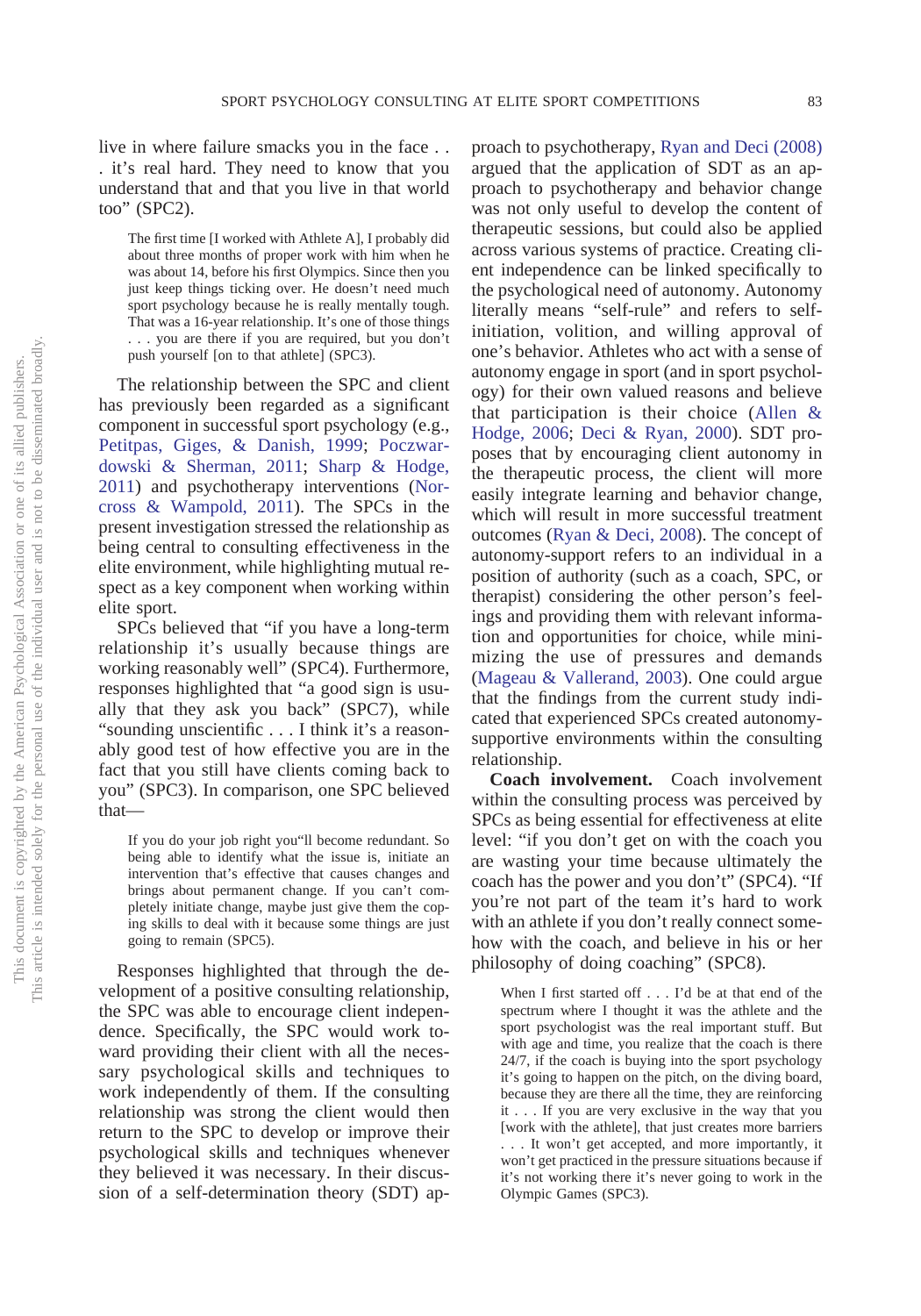The results from the present investigation provide novel insight into the multiple roles SPCs adopted working with coaches and their athletes "at elite competitions." Researchers have argued that some multiple relationships are unavoidable and in themselves are not unethical [\(Younggren & Gottlieb, 2004\)](#page-13-17). [Hays](#page-12-26) [\(2006\)](#page-12-26) advised practitioners to consider whether any particular relationship or action is, or might be, exploitative or harmful to those you are working with when adopting multiple consulting roles with coaches and their athletes. In some situations, [Hays \(2006\)](#page-12-26) suggested that "rigid maintenance of a singular role or relationship could potentially become unhelpful, harmful, or destructive" (p. 228). Therefore, SPCs should be aware of the potential challenges and expectations that they may be faced with when adopting multiple roles and ask themselves "whose needs are being met through working together?", and "is there a risk of exploitation or harm to the client?" Furthermore, considering the informal and complex nature of the elite sport environment asking "who is the client?" and what boundaries for confidentiality are in place may assist SPCs when adopting multiple roles.

#### **Evaluating Effectiveness**

Within sport psychology research, concerns have been raised regarding the need for effective evaluation within the applied SP consulting (e.g., [Haberl & McCann, 2012;](#page-12-6) Martindale & Collins, 2007; [Sharp & Hodge, 2011\)](#page-13-2). Engagement in evaluation of practice will allow SPCs to document their practice and facilitate their improvement to ensure they are accountable to their client, themselves, and their profession [\(Anderson, Miles, Mahoney, & Robinson,](#page-11-5) [2002\)](#page-11-5). Within the present investigation, these 10 SPCs provided an original insight into the challenges they faced evaluating the effectiveness of their practice at the elite level and identifying the impact of their work on their client(s). "You would like to see that your work has contributed to improved performance and results of the performance even if there's not necessarily a direct way of attributing the work you've done to improved performance" (SPC1). "Sometimes you just can't make that connection between what happens in sport psychology and them winning the medal or not winning the

medal . . . I think you are just a small cog in the wheel" (SPC3). "It's a bit like qualitative research, you're never going to know causation, but you can draw conclusions based on multiple sources of information" (SPC10).

One thing I learned a long time ago, to my great benefit, is that more athletes fail than succeed at an Olympic Games. There are hundreds of athletes sometimes competing in an event and there are three people that win medals, and fourth place is considered a failure at the Olympic Games; so, the odds are that you are going to working with people who don't succeed. That's a kind of good humbling experience to realize that. I learned pretty quickly that if you're going to take credit for wins, which many people in our field do, then you better take blame for the losses, which very few people in our field do. I had to figure out a different way of thinking about it, even though it is all about Olympic Games success. So my goal is to help athletes and coaches succeed at the games (SPC6).

Despite these challenges, these SPCs engaged in evaluation of their effectiveness and used two methods for evaluation—(1) client feedback; and (2) personal reflection.

**Client feedback.** SPC responses highlighted a number of methods that were used to gain client feedback. "Feedback from coaches and athletes . . . Even if you have a good relationship with the team the feedback can be very useful" (SPC6). However, "only if I think there's an open enough relationship that they are going to be honest" (SPC5). In addition, gaining feedback from new clients was also believed to be essential, "sometimes with a new team I do it at the end of the season as well but I want to be careful I don't overdo it" (SPC7). Evaluation of their work at the big events was also important as "we evaluate after each Olympics. We ask them to rate how effective they have felt we have been" (SPC8). By engaging the client in informal feedback discussions, it could be argued that the SPC is working to maintain collaboration between themselves and the client which may enhance the consulting relationship, while also allowing for discussions on the modification of strategies.

**Consultant Evaluation Form.** Five SPCs indicated that they used the Consultant Evaluation Form (CEF; Partington & Orlick, 1987) in some form as a tool to gain client feedback. "You have the CEF I think that is certainly an important indicator for looking at your measure of effectiveness in terms of client satisfaction" (SPC1). Since its inception the CEF (Partington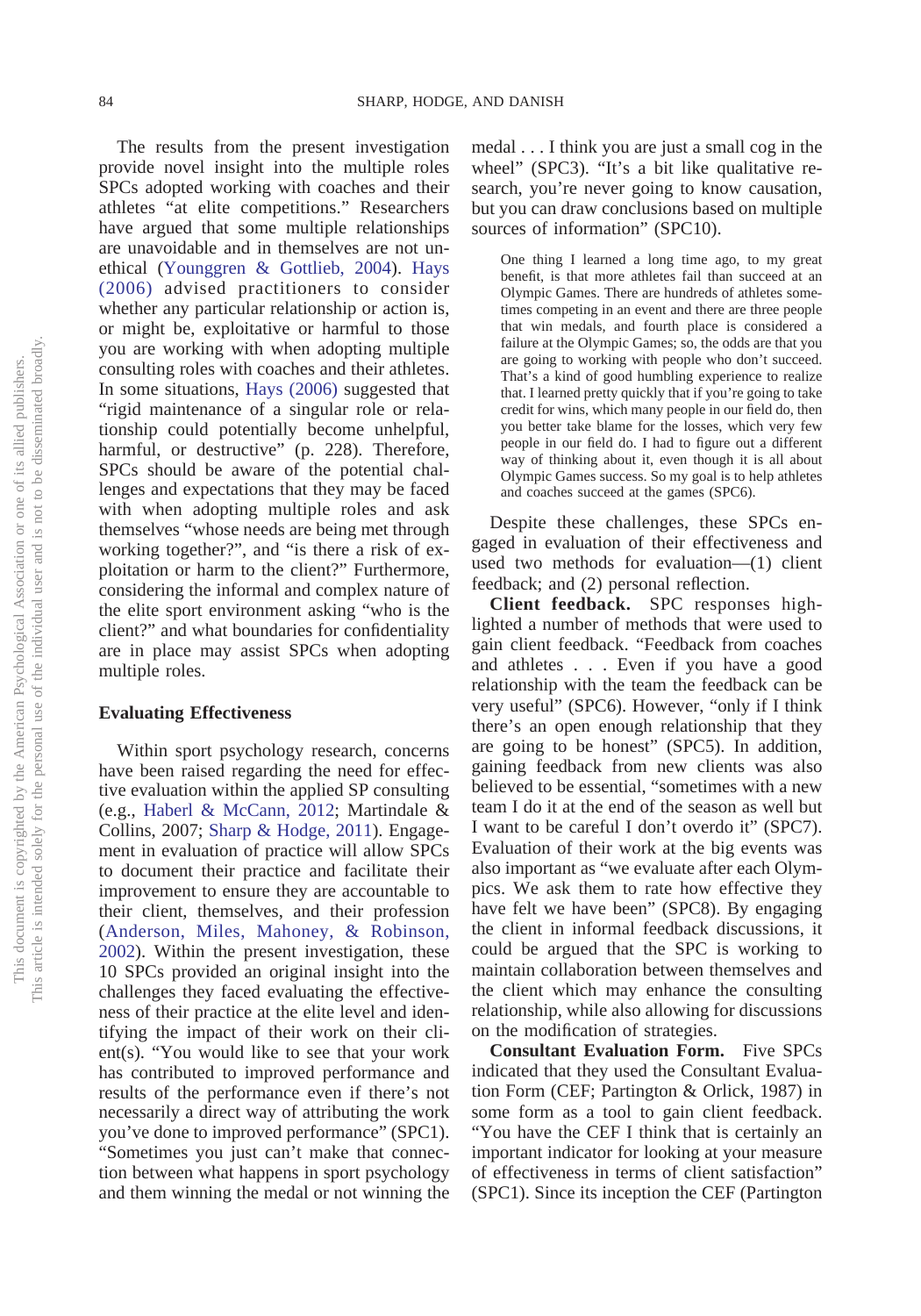& Orlick, 1987) has been used by SPCs and is recognized as a valuable and appropriate means of evaluating SPC effectiveness in general terms (e.g., [Gould, Murphy, Tammen, & May,](#page-12-4) [1991;](#page-12-4) [Hardy & Parfitt, 1994\)](#page-12-27). The CEF was designed to assess athletes' perceptions of SPC effectiveness and also assess the amount and type of athlete–SPC contact across 10 consultant characteristic items that are rated on an 11-point ordinal scale, while also assessing perceptions of consultant effectiveness via two 11 point rating scales, which required the participant to evaluate how effective the consultant was on (a) effect on you and (b) effect on team. However, the SPCs in the current investigation believed the CEF needed modification: "I think the form is quite limited and quite basic" (SPC1), which has resulted in the CEF being adapted to include, "some qualitative questions, like what should I stop, start, continue doing" (SPC7), "just some open-ended questions—a little more data" (SPC6), and "more open-ended questions around the effectiveness of particular techniques I've used with a client" (SPC1).

In comparison, one SPC commented that, "I tend not to use evaluation forms, primarily because athletes have so much paperwork to fill out yours gets lost in it" (SPC5). Recently, [Haberl and McCann \(2012\)](#page-12-6) have reported that they have made adaptations to the CEF, specifically through the inclusion of questions examining effective team building, practice attendance, and the Olympic environment. In addition, these practitioners discussed how moving to electronic data gathering has helped simplify gaining this feedback from their clients. Considering the responses above and the recommendations of [Haberl and McCann](#page-12-6) [\(2012\),](#page-12-6) practitioners should be aware of the potential limitations of the CEF and consider adapting the CEF to assess the work they have conducted with their clients more specifically.

**Clients continue to work with the SPC.** As previously discussed, many of the SPCs believed that continued work with a client was perceived to be a measure of an effective consulting relationship. Simply "by not getting fired if they keep coming back" (SPC9) and "do you get hired or fired" (SPC10) was also perceived to be a measure of overall effectiveness. Furthermore, as one SPC observed "if they return/come back and their level of engagement" (SPC5) were taken as measures of effective

practice. SPC responses further reinforced the belief that a positive consulting relationship with the client is of central importance. As discussed previously, there is a central need for respect between both the SPC and client. Additionally, previous research has also discussed the need for SPCs to demonstrate effective communication skills, build rapport, show empathy, and be open and approachable to allow a positive consulting relationship to develop (e.g., [Anderson et al., 2004;](#page-11-0) [Lubker et al., 2008;](#page-12-5) [Sharp & Hodge, 2011\)](#page-13-2). Therefore, less experienced practitioners should consider additional training to assist in the development of a range of counseling skills to be able to use them within their applied practice.

When I see an athlete succeed at an Olympic Games for instance, and I know what a tortured journey it's been over three or four years. To watch where they have had really bad patches, true battles, and being there in the trenches with them and then seeing them come through on the other side. Those are the ones that are most satisfying for me because you put a lot of time and effort in, you know how important it is, you know that their life has changed forever as a result of the success. It is really satisfying when you have put in years with a team, with a coach, with an athlete. It's one of those things where after the Olympic Games where you can look at each other and give each other that look and you are both thinking about all the times that it was like "oh my god we are ready to strangle somebody" and it worked out (SPC6).

**Personal reflection.** Personal reflection was used as a method of evaluating effectiveness by two SPCs. These SPCs commented "for me it's important to evaluate your own work from their perspective, based around the tasks and techniques or strategies that you're actually using with clients" (SPC1); "effectiveness as a consultant is doing my job well... Being an effective consultant is a lot about identifying what it takes in that specific role and making sure I do those things more consistently and more effectively" (SPC6). Previously applied sport psychology researchers have proposed that reflection is essentially about the self and the self in-context; furthermore, it has been argued that there is a need for more reflective accounts from experienced SPCs to encourage practitioners to engage in the reflective process [\(Faull &](#page-11-6) [Cropley, 2009;](#page-11-6) [Knowles et al., 2012\)](#page-12-10). Findings from the present investigation highlight that, despite their extensive experience, experienced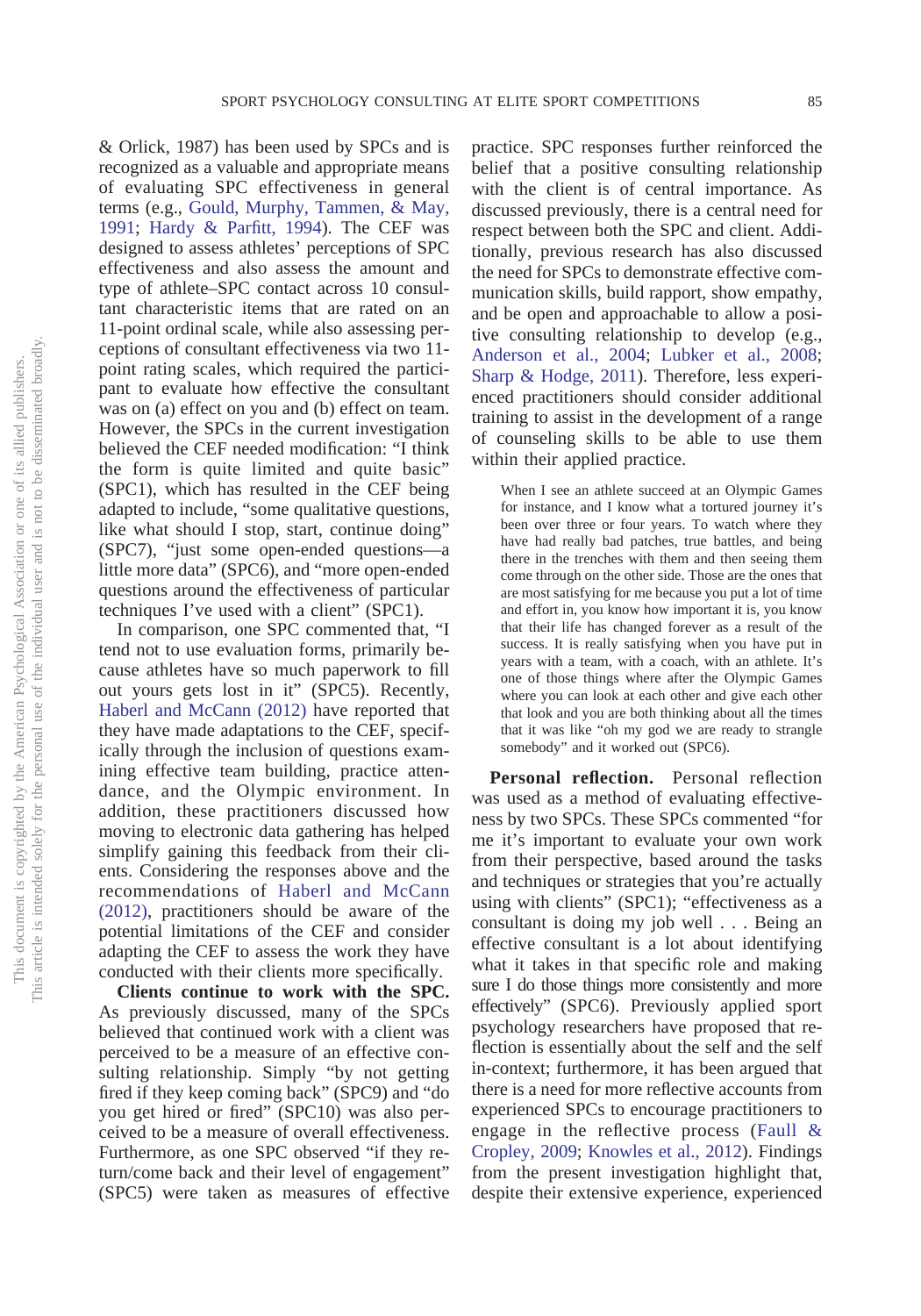SPCs continue to actively engage in the process of reflection as a tool to evaluate their practice.

## **Summary**

This investigation sought to examine what experienced SPCs believed to be essential for consulting effectiveness at elite sport competitions. These findings provide less experienced SPC practitioners with a number of novel insights into working within the elite sport environment. The experienced SPCs in this investigation believed the key to consulting effectiveness within the elite sports environment was to build a relationship with clients that had a positive impact and which the client was both happy with and continued to develop. Experienced SPCs clearly identified consulting philosophies and approaches that they had tried and tested within the elite sport environment and believed were effective when working with elite athletes. Less experienced practitioners should be aware these experienced SPCs had adapted their philosophy as a result of increased experience and confidence in their consulting ability. Although previous literature has discussed consulting at elite sport competitions, the present investigation extends this literature further by providing practitioners with real world examples and suggestions on how best to be effective at elite sport competitions. Key findings included—(a) fitting in but not getting in the way, (b) demonstrating consistent SPC behavior, (c) limiting new interventions, and (d) working more closely with coaches. Finally, these findings provide insight into the challenges experienced SPCs faced in evaluating their effectiveness and identifying the impact of their work on the client.

Although this investigation will be of interest to sport psychology practitioners who are currently working within the elite environment or wish to work within this environment, the findings need to be considered in light of their methodological strengths and limitations. The small select sample size of SPCs can be viewed both as a strength and a limitation. The participants within this investigation were all experienced SPCs with considerable experience working at the elite level  $(M = 21.67 \text{ years}).$ Additionally, the substantial variety in SPC elite consulting experiences (e.g., Winter Olympics, Summer Olympics, World Champs, NASCAR,

professional soccer) across a range of pinnacle events, and team versus individual sports, can be viewed as a strength. The majority of SPCs involved within the current study were male, and any future research should investigate this possible gender imbalance within elite level sport further to promote an atmosphere of inclusion for both male and female SPCs. SPCs working at the elite level are a small and unique population and therefore there is much we can learn from these individuals about working at pinnacle sports competitions. Although these findings should help readers to develop an awareness of the characteristics and conditions necessary for effective consulting at elite sport competitions, these findings should also be considered with respect to the current sport environments in which they consult.

## **References**

- <span id="page-11-3"></span>Allen, J., & Hodge, K. P. (2006). Fostering a learning environment: Coaches and the motivational climate. *International Journal of Sports Science and Coaching, 1,* 261–277. [doi:10.1260/](http://dx.doi.org/10.1260/174795406778604564) [174795406778604564](http://dx.doi.org/10.1260/174795406778604564)
- <span id="page-11-5"></span>Anderson, A. G., Miles, A., Mahoney, C., & Robinson, P. (2002). Evaluating the effectiveness of applied sport psychology practice: Making the case for a case study approach. *The Sport Psychologist, 16,* 432– 453.
- <span id="page-11-0"></span>Anderson, A., Miles, A., Robinson, P., & Mahoney, C. (2004). Evaluating the athlete's perception of the sport psychologist's effectiveness: What should we be assessing? *Psychology of Sport and Exercise, 5,* 255–277. [doi:10.1016/S1469-](http://dx.doi.org/10.1016/S1469-0292%2803%2900005-0) [0292\(03\)00005-0](http://dx.doi.org/10.1016/S1469-0292%2803%2900005-0)
- <span id="page-11-1"></span>Corbin, J. M., & Strauss, A. L. (2008). *Basics of qualitative research: Techniques and procedures for developing grounded theory*. London: SAGE Publications.
- <span id="page-11-2"></span>Cushing, C. C., & Steele, R. G. (2011). Establishing and maintain physical exercise. In J. K. Lusielli, & D. D. Reid (Eds.), *Behavioral sport psychology: Evidence-based approaches to performance enhancement* (pp. 127–142). London: Springer.
- <span id="page-11-4"></span>Deci, E. L., & Ryan, R. M. (2000). The "what" and "why" of goal pursuits: Human needs and the selfdetermination of behavior. *Psychological Inquiry, 11,* 227–268. [doi:10.1207/S15327965PLI1104\\_01](http://dx.doi.org/10.1207/S15327965PLI1104_01)
- <span id="page-11-6"></span>Faull, A., & Cropley, B. (2009). Reflective learning in sport: A case study of a senior level triathlete. *Reflective Practice, 10,* 325–339. [doi:10.1080/](http://dx.doi.org/10.1080/14623940903034655) [14623940903034655](http://dx.doi.org/10.1080/14623940903034655)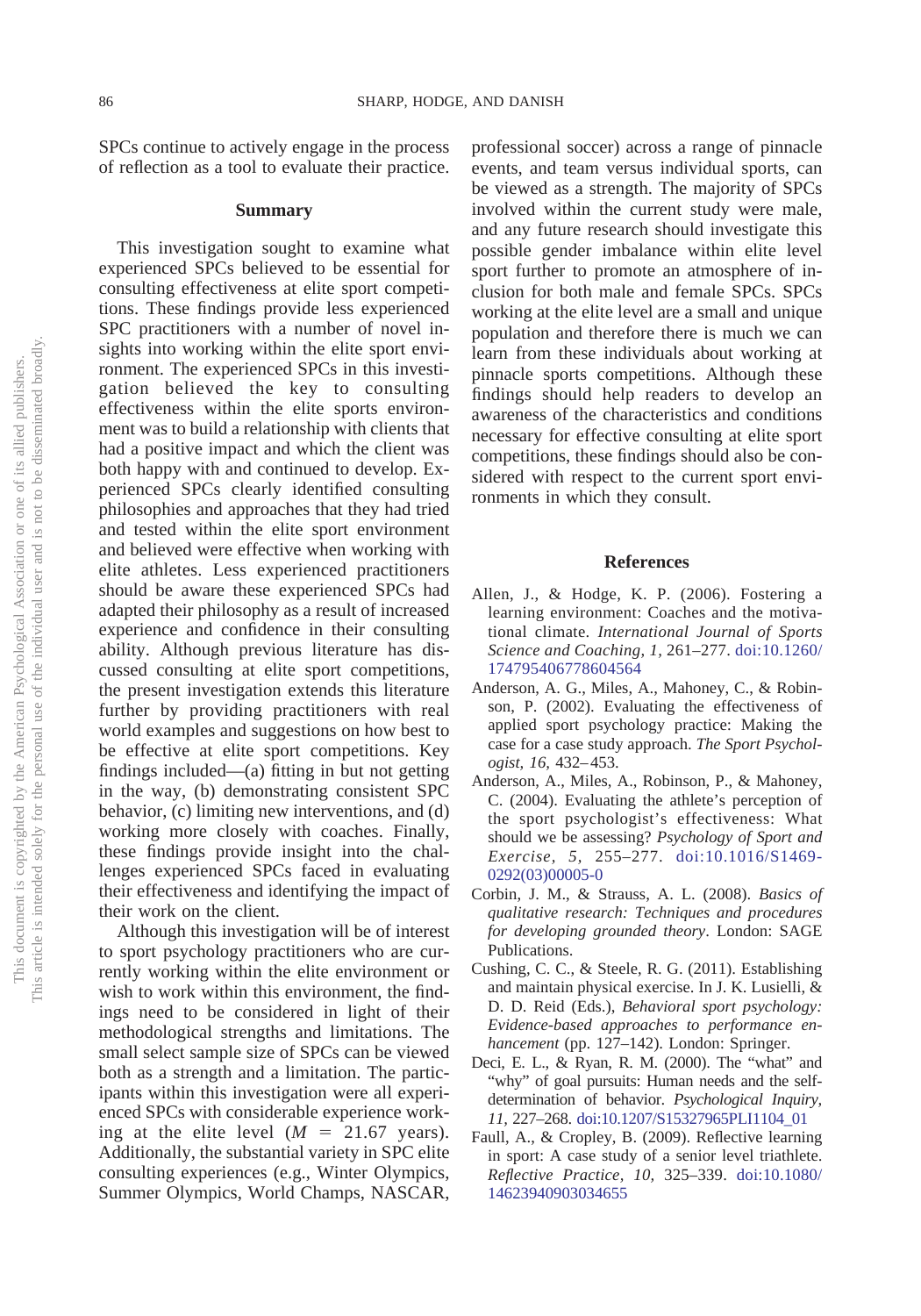- <span id="page-12-1"></span>Fifer, A., Henschen, K. P., Gould, D., & Ravizza, K. (2008). What works when working with athletes. *The Sport Psychologist, 22,* 356 –377.
- <span id="page-12-18"></span>Fletcher, D., Rumbold, J. L., Tester, R., & Coombes, M. S. (2011). Sport psychologists' experiences of organisational stressors. *The Sport Psychologist, 25,* 363–381.
- <span id="page-12-15"></span>Fletcher, D., & Scott, M. (2010). Psychological stress in sports coaches: A review of concepts, research and practice. *Journal of Sports Sciences, 28,* 127– 137. [doi:10.1080/02640410903406208](http://dx.doi.org/10.1080/02640410903406208)
- <span id="page-12-19"></span>Fletcher, D., & Wagstaff, C. (2009). Organisational psychology in elite sport: Its emergence, application and future. *Psychology of Sport and Exercise, 10,* 427– 434. [doi:10.1016/j.psychsport.2009.03](http://dx.doi.org/10.1016/j.psychsport.2009.03.009) [.009](http://dx.doi.org/10.1016/j.psychsport.2009.03.009)
- <span id="page-12-14"></span>Gardner, F. (1995). The coach and the team psychologist: An integrated organisational model. In S. M. Murphy (Ed.), *Sport psychology interventions* (pp. 147–175). Champaign, IL: Human Kinetics.
- <span id="page-12-13"></span>Giges, B., & Petitpas, A. (2000). Brief contact interventions in sport psychology. *The Sport Psychologist, 14,* 176 –187.
- <span id="page-12-21"></span>Gould, D., Hodge, K., Peterson, K., & Petlichkoff, L. (1987). Psychological foundations of coaching: Similarities and differences among Intercollegiate wrestling coaches. *The Sport Psychologist, 1,* 293– 308.
- <span id="page-12-4"></span>Gould, D., Murphy, S., Tammen, V., & May, J. (1991). An evaluation of U.S. Olympic sport psychology consultant effectiveness. *The Sport Psychologist, 5,* 111–127.
- <span id="page-12-6"></span>Haberl, P., & McCann, S. (2012). Evaluating USOC sport psychology consultant effectiveness: A philosophical and practical imperative at the Olympic Games. *Journal of Sport Psychology in Action, 3,* 65–76. [doi:10.1080/21520704.2012.683095](http://dx.doi.org/10.1080/21520704.2012.683095)
- <span id="page-12-7"></span>Haberl, P., & Petersen, K. (2006). Olympic-Size ethical dilemmas: Issues and challenges for sport psychology consultants on the road and at the Olympic Games. *Ethics and Behavior, 16,* 25– 40. [doi:](http://dx.doi.org/10.1207/s15327019eb1601_4) [10.1207/s15327019eb1601\\_4](http://dx.doi.org/10.1207/s15327019eb1601_4)
- <span id="page-12-2"></span>Hanton, S., Fletcher, D., & Coughlan, G. (2005). Stress in elite sport performers: A comparative study of competitive and organisational stressors. *Journal of Sports Sciences, 23,* 1129 –1141. [doi:](http://dx.doi.org/10.1080/02640410500131480) [10.1080/02640410500131480](http://dx.doi.org/10.1080/02640410500131480)
- <span id="page-12-27"></span>Hardy, L., & Parfitt, G. (1994). The development of a model for the provision of psychological support to a national squad. *The Sport Psychologist, 8,* 126 –142.
- <span id="page-12-17"></span>Harwood, C., & Knight, C. (2009). Understanding parental stressors: An investigation of British tennis players. *Journal of Sports Sciences, 27,* 339 – 351.
- <span id="page-12-26"></span>Hays, K. F. (2006). Being fit: The ethics of practice diversification in performance psychology. *Profes-*

*sional Psychology: Research and Practice, 37,* 223–232. [doi:10.1037/0735-7028.37.3.223](http://dx.doi.org/10.1037/0735-7028.37.3.223)

- <span id="page-12-8"></span>Hodge, K., & Hermansson, G. (2007). Psychological preparation of athletes for the Olympic context: The New Zealand Summer and Winter Olympic Teams. *Athletic Insight, 9,* 1–14.
- <span id="page-12-12"></span>Kirschenbaum, D. S., & Bale, R. M. (1984). Cognitive-behavioral skills in sports: Application to golf and speculations about soccer. In W. F. Straub & J. M. Williams (Eds.), *Cognitive sport psychology* (pp. 84 –97). New York: Sport Science Associates.
- <span id="page-12-10"></span>Knowles, Z., Katz, J., & Gilbourne, D. (2012). Reflective practice within elite consultancy: Diary and further discussion on a personal and elusive process. *The Sport Psychologist, 26,* 454 – 469.
- <span id="page-12-5"></span>Lubker, J. R., Visek, A. J., Geer, J. R., & Watson, J. C. (2008). Characteristics of an effective sport psychology consultant: Perspectives from athletes and consultants. *Journal of Sport Behavior, 31,* 147–165.
- <span id="page-12-25"></span>Mageau, G. A., & Vallerand, R. J. (2003). The coachathlete relationship: A motivational model. *Journal of Sport Sciences, 21,* 883–904. [doi:10.1080/](http://dx.doi.org/10.1080/0264041031000140374) [0264041031000140374](http://dx.doi.org/10.1080/0264041031000140374)
- <span id="page-12-11"></span>Martindale, A., & Collins, D. (2010). But why does what works work? A response to Fifer, Henschen, Gould, and Ravizza, 2008. *The Sport Psychologist, 24,* 113–116.
- <span id="page-12-9"></span>McCann, S. C. (2000). Doing sport psychology in the really big show. In M. B. Andersen (Ed.), *Doing sport psychology* (pp. 209 –277). Champaign, IL: Human Kinetics.
- <span id="page-12-0"></span>McCann, S. (2008). At the Olympics, everything is a performance issue. *International Journal of Sport and Exercise Psychology, 6,* 267–276. [doi:](http://dx.doi.org/10.1080/1612197X.2008.9671871) [10.1080/1612197X.2008.9671871](http://dx.doi.org/10.1080/1612197X.2008.9671871)
- <span id="page-12-22"></span>Miller, P. S., & Kerr, G. A. (2002). Conceptualising excellence: Past, present, and future. *Journal of Applied Sport Psychology, 14,* 140 –153. [doi:](http://dx.doi.org/10.1080/10413200290103464) [10.1080/10413200290103464](http://dx.doi.org/10.1080/10413200290103464)
- <span id="page-12-24"></span>Norcross, J. C., & Wampold, B. E. (2011). Evidencebased therapy relationships: Research conclusions and clinical practices. *Psychotherapy, 48,* 98 –102. [doi:10.1037/a0022161](http://dx.doi.org/10.1037/a0022161)
- <span id="page-12-16"></span>Olusoga, P., Butt, J., Hays, K., & Maynard, I. (2009). Stress in elite sports coaching: Identifying stressors. *Journal of Applied Sport Psychology, 21,* 442– 459. [doi:10.1080/10413200903222921](http://dx.doi.org/10.1080/10413200903222921)
- <span id="page-12-3"></span>Orlick, T., & Partington, J. (1987). The sport psychology consultant: Analysis of critical components as viewed by Canadian Olympic athletes. *The Sport Psychologist, 1,* 4 –17.
- <span id="page-12-23"></span>Petitpas, A. J., Giges, B., & Danish, S. J. (1999). The sport psychologist-athlete relationship: Implications for training. *The Sport Psychologist, 13,* 344 –357.
- <span id="page-12-20"></span>Poczwardowski, A., & Sherman, C. P. (2011). Revisions to the Sport Psychology Service Delivery